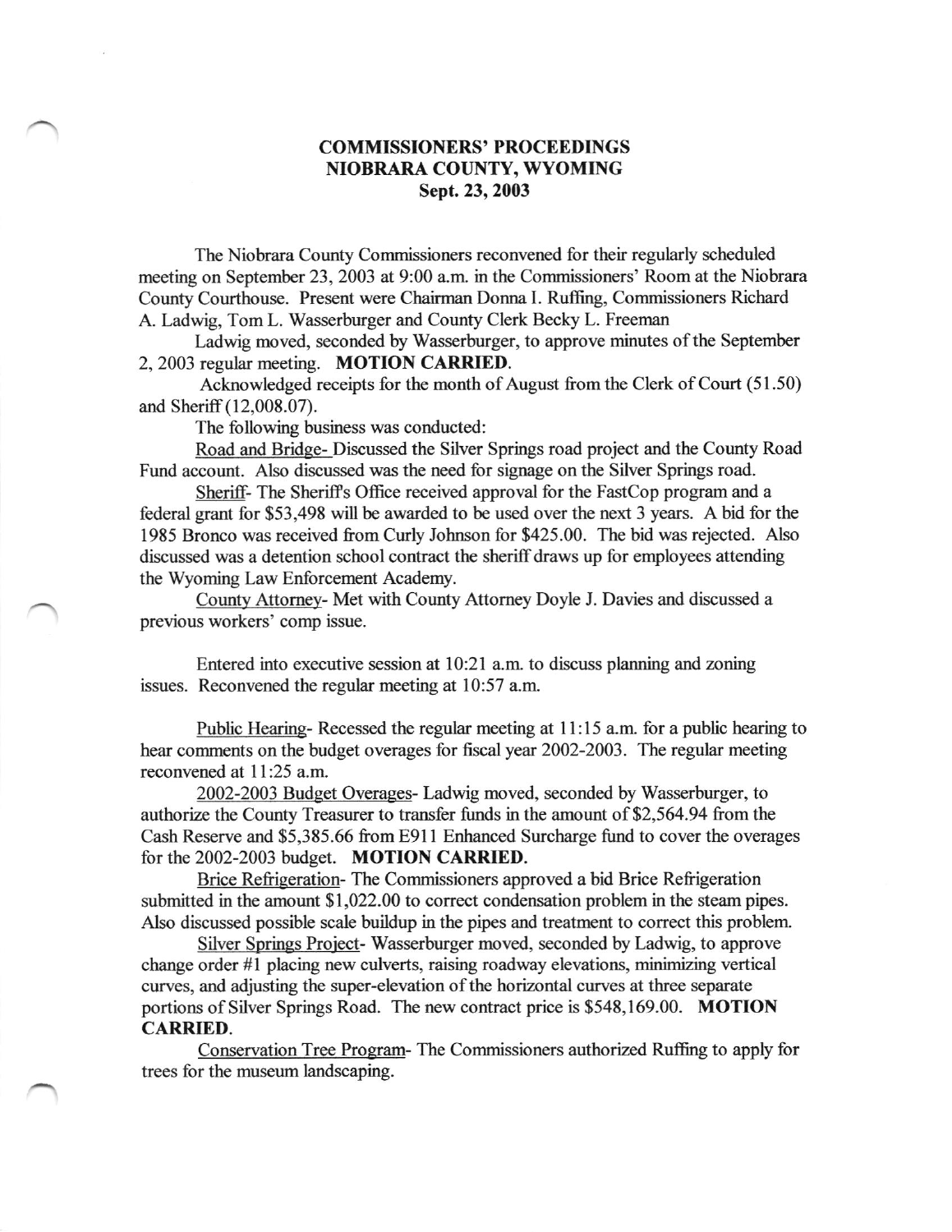Kaiser & Company-Todd Bishop of Kaiser and Company was in attendance to discuss the General Obligation Bonds. Ladwig moved, seconded by Ruffing, to approve Resolution 03-15 authorizing the issuance of the General Obligation Bonds to Lusk State Bank and First State Bank of Newcastle. MOTION CARRIED. Wasserburger abstained from voting on the issue. Wasserburger moved, seconded by Ladwig, to invest bond proceeds in WYOStar, and to transfer \$75,000 to Kaiser and Company to invest as a reserve. Ruffing opposed the motion. MOTION CARRIED.

There being no further business, the meeting adjourned. The next Commissioners' meeting will be held October 7, 2003 at 9:00 a.m. in the Commissioners' Room of the Niobrara County Courthouse.

## **NIOBRARA COUNTY COMMISSIONERS**

Houna O. Luffing

Donna I. Ruffing, Chairman

**ATTEST** Weman

Becky L/Freeman, Clerk